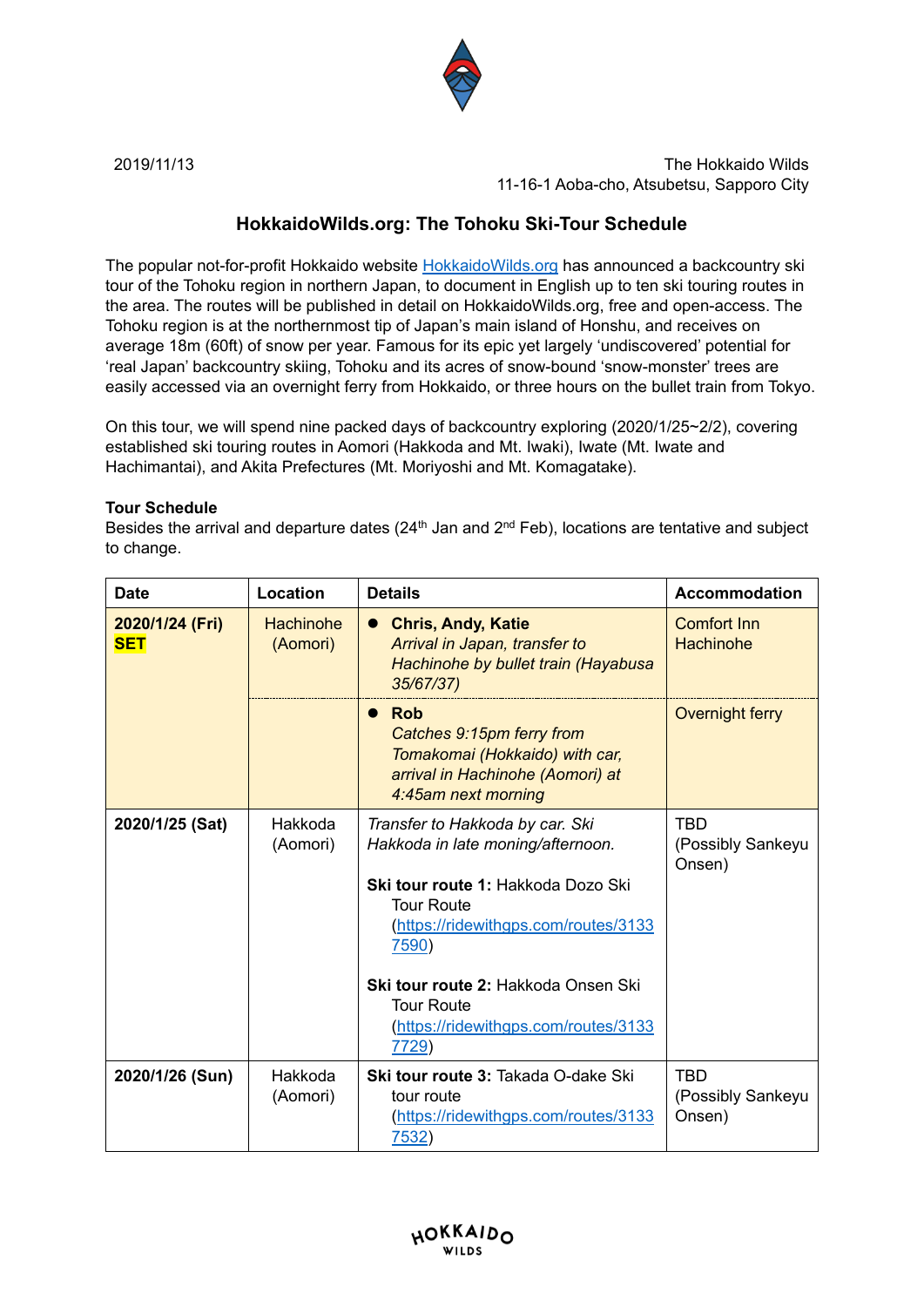

| 2020/1/27 (Mon)  | Mt. Iwaki<br>(Aomori)                          | *Early morning transfer by car to Mt.<br>Iwaki area                                                                                                                                                                                                                                                                                                                                                                                                           | <b>TBD</b><br>Mt. Iwaki area     |
|------------------|------------------------------------------------|---------------------------------------------------------------------------------------------------------------------------------------------------------------------------------------------------------------------------------------------------------------------------------------------------------------------------------------------------------------------------------------------------------------------------------------------------------------|----------------------------------|
|                  |                                                | Ski tour route 4: Mt. Iwaki Shrine ski<br>tour route<br>(https://ridewithgps.com/routes/3133<br>7684)                                                                                                                                                                                                                                                                                                                                                         |                                  |
| 2020/1/28 (Tue)  | Mt. Iwaki<br>(Aomori)                          | <b>Ski tour route 5: Mt. Iwaki Nishi-</b><br>hojimori Backcountry Route<br>(https://ridewithgps.com/routes/3133<br>7716)                                                                                                                                                                                                                                                                                                                                      | <b>TBD</b><br>Mt. Iwaki area     |
| 2020/1/29 (Wed)  | <b>TBD</b><br>(Mt.<br>Moriyoshi by<br>evening) | Rest-day (sightseeing and culture tour)<br>*Transfer to Mt. Moriyoshi area by late<br>afternoon.                                                                                                                                                                                                                                                                                                                                                              | <b>TBD</b><br>Mt. Moriyoshi area |
| 2020/1/30 (Thur) | Mt.<br>Moriyoshi<br>(Akita)                    | Ski tour route 6: Old Mt. Moriyoshi ski<br>area to summit ski tour route<br>(https://ridewithgps.com/routes/3135<br>4448)                                                                                                                                                                                                                                                                                                                                     | <b>TBD</b><br>Mt. Moriyoshi area |
| 2020/1/31 (Fri)  | Mt. Iwate<br>(Iwate)                           | <i>*Transfer to Mt. Iwate by car</i><br>Ski tour route 7: Mt. Iwate Yakehashiri<br><b>Ski Tour Route</b><br>(https://ridewithgps.com/routes/3135<br><u>4575</u> )<br>NOTE: As a free-standing volcano, Mt.<br>Iwate is known for high winds, stripping<br>snow from slopes in deep winter.<br>Chances are we may end up heading<br>straight for Hachimantai.<br>Ski tour route 7a: Hachimantai Mt.<br>Chausu<br>(https://ridewithgps.com/routes/3135<br>4502) | <b>TBD</b><br>Mt. Iwate area     |
| 2020/2/1 (Sat)   | Lake<br>Tazawa<br>Onsen<br>(Akita)             | Ski Tour route 8: Akita Mt.<br>Komadatake<br>(https://ridewithgps.com/routes/3135<br><u>4546</u> )<br>Ski tour route 9: Mt. Nyuto<br>(https://ridewithgps.com/routes/3135<br><u>4533</u> )                                                                                                                                                                                                                                                                    | <b>TBD</b><br>Lake Tazawa area   |